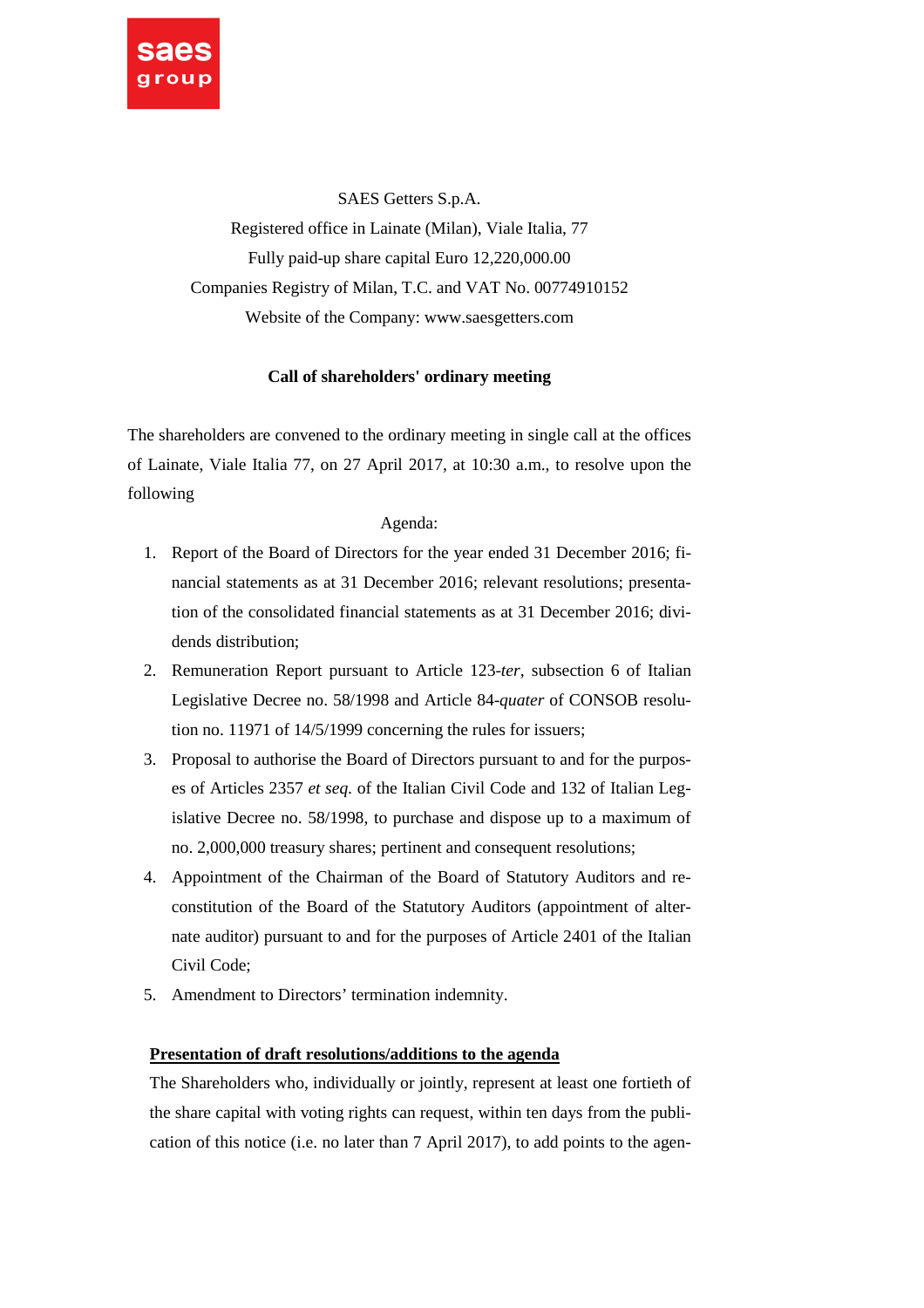

da, specifying in the request the additional points proposed, or submit draft resolutions on points already on the agenda of the Meeting.

The request, together with the notification establishing the ownership of the aforesaid stake requested issued by the intermediaries who keep the accounts on which the shares are recorded, must be submitted and signed in the original, within the above term, at the registered office of the Company (Viale Italia, 77, Lainate (Milan) – for the attention of the Legal Department) or sent to the certified electronic mail address: saes-ul@pec.it, together with information that allows to identify the proposing Shareholders (in this regard, please also provide a telephone number of reference). Within the above deadline and with the same procedures, a report must be sent by the proposing Shareholders, stating the reasons of the draft resolutions on the new points whose discussion is proposed as an addition to the agenda or the reason related to further draft resolutions submitted on points already on the agenda. Any addition to the list of points on the agenda of the Meeting or to the presentation of further draft resolutions on points already on the agenda of this Meeting is reported by the Company, in the same form prescribed for the publication of this notice of call, at least fifteen days prior to the date set for the Meeting in single call. Together with the publication of the notice of additions to the agenda or of the presentation of further draft resolutions on the points already on the agenda, the above draft resolutions/additions, as well as their reports prepared by the Shareholders, accompanied by any assessment of the Board of Directors, will be made available to the public as indicated in Article 125-*ter*, subsection 1, of Italian Legislative Decree no. 58/1998.

The addition to the agenda is not allowed for the points on which the Shareholders' meeting deliberates, in accordance with the law, on a proposal by the directors or on the basis of a project or report prepared by them (different from that on the points on the agenda provided by Article 125-*ter* of Italian Legislative Decree no. 58/1998).

### **Right to ask questions on the points on the agenda**

Those entitled to vote can ask questions on the points on the agenda at least three days in advance from the date of the meeting in single call (i.e. no later than 24 April 2017), by sending a registered letter with return receipt to the registered office (Viale Italia, 77, Lainate (Milan) – for the attention of the Le-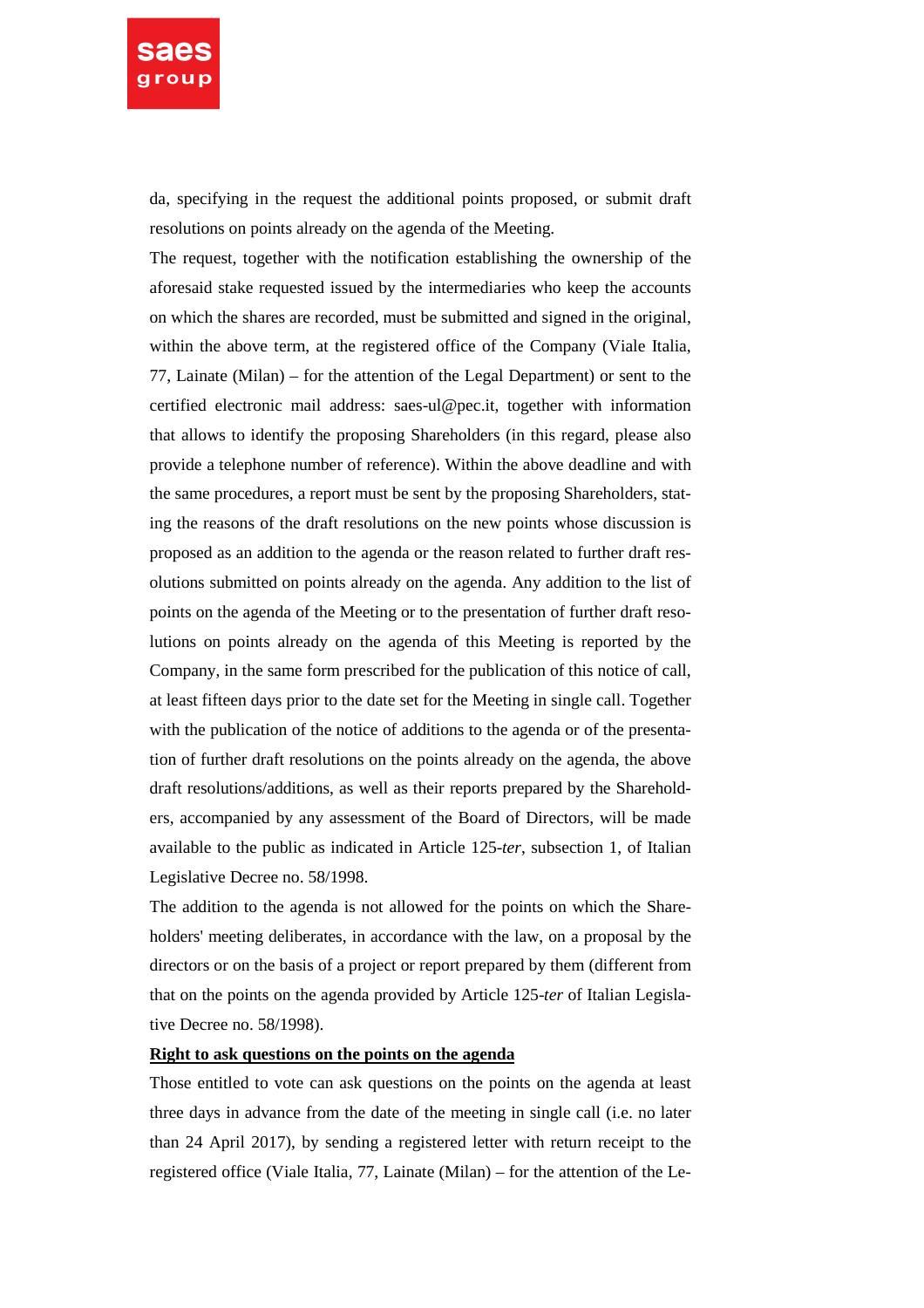

gal Department) or by certified electronic mail to the following address: saesul@pec.it.

The questions must allow the identification of the Shareholder and must be accompanied by certifications establishing the right to vote; if the Shareholder requested his/her intermediary for the notice to attend the shareholders' meeting, the request must indicate the references of the notice or at least the name of the intermediary.

The requests received before the Shareholders' Meeting are answered at the latest, during the Shareholders' Meeting, specifying that the answers printed on paper and made available to vote holders at the beginning of the meeting are deemed to be provided during the meeting.

# **The right to speak and to vote in the Shareholders' Meeting**

Those holding voting rights at the end of the accounting day of the seventh day of open market before the date scheduled for the Shareholders' Meeting in single call, i.e. 18 April 2017 (the so-called "record date"), and for which the Company received the related notification by the intermediary, have the right to speak and to vote in the Shareholders' Meeting. Therefore, those who will be the holders of the shares subsequent to 18 April 2017 will not have the right to attend and vote at the Shareholders' Meeting.

The notification of the intermediary above must be received by the Company by the end of the third day of open market before the date scheduled for the Shareholders' Meeting in single call (24 April 2017). If the notification is received by the Company after the deadline above, the party will have the right to speak and to vote in the meeting provided that the notification arrives by the beginning of the meeting in single call. It should be recalled that the notification to the Company is carried out by the intermediary on request of the subject who has the right to vote.

# **Attendance and proxy voting**

Each person who has the right to speak during the Shareholders' Meeting can be represented by written proxy in accordance with applicable law provisions, with the right to use for this purpose the proxy form available on the website: www.saesgetters.com or at the registered office of the Company. The proxy can be notified to the Company by sending to the certified electronic mail address saes-ul@pec.it. Any prior notification does not exempt the proxy holder,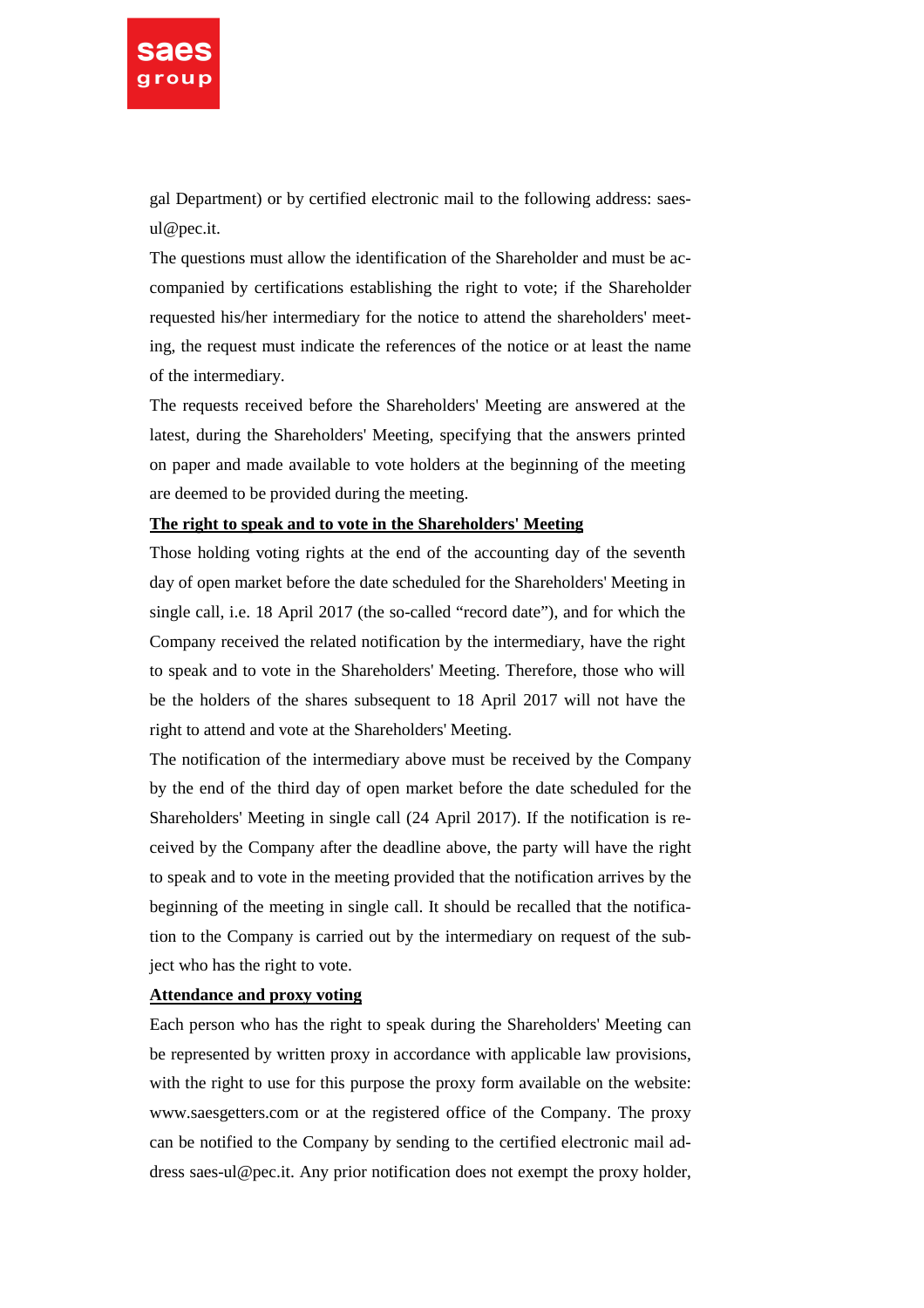

in the accreditation for the attendance to the shareholders' meeting, from the obligation to certify the conformity of the original notified copy and the identity of the appointor.

### **Appointed Representative**

The proxy can be granted, with voting instructions on the proposals concerning the points on the agenda, to Computershare S.p.A., with registered office in via Lorenzo Mascheroni no. 19, 20145 Milan, appointed if necessary by the Company pursuant to Article 135-*undecies* of Italian Legislative Law no. 58/1998, by signing the specific proxy form available, in printer-friendly version, on the website www.saesgetters.com (in the section Shareholders' Meetings) or at the registered office of the Company or at the registered office above of Computershare S.p.A.. The original proxy with voting instructions must be received by Computershare S.p.A. via Lorenzo Mascheroni no. 19, 20145 Milan, by the end of the second day of open market before the date scheduled for the Shareholders' Meeting in single call (i.e. no later than 25 April 2017). A copy of the proxy, accompanied by a statement that certifies its conformity with the original, may be sent in advance to the Appointed Representative, within the above deadline, by fax to no. +39 02 46776850 or as an attachment to an electronic mail message to be sent to ufficiomilano@pecserviziotitoli.it. The proxy is effective only if voting instructions are given. The proxy and voting instructions can be revoked within the same deadline as above. The notification made to the Company by the intermediary, certifying the right to speak and to vote in the Shareholders' Meeting, is required even if the proxy is granted to the Appointed Representative. Pursuant to the law, the shares for which the proxy was granted, partial or otherwise, are calculated for the regular forming of the Meeting and, if no voting instructions have been given, the shares are not counted in the calculation of the majority and of the capital share required for the approval of the resolutions. Information concerning the granting of the proxy to Computershare S.p.A. (which may be contacted for any further explanation at no. +39 02 46776811) is made available within the specific proxy form above.

### **Share capital and shares with voting rights**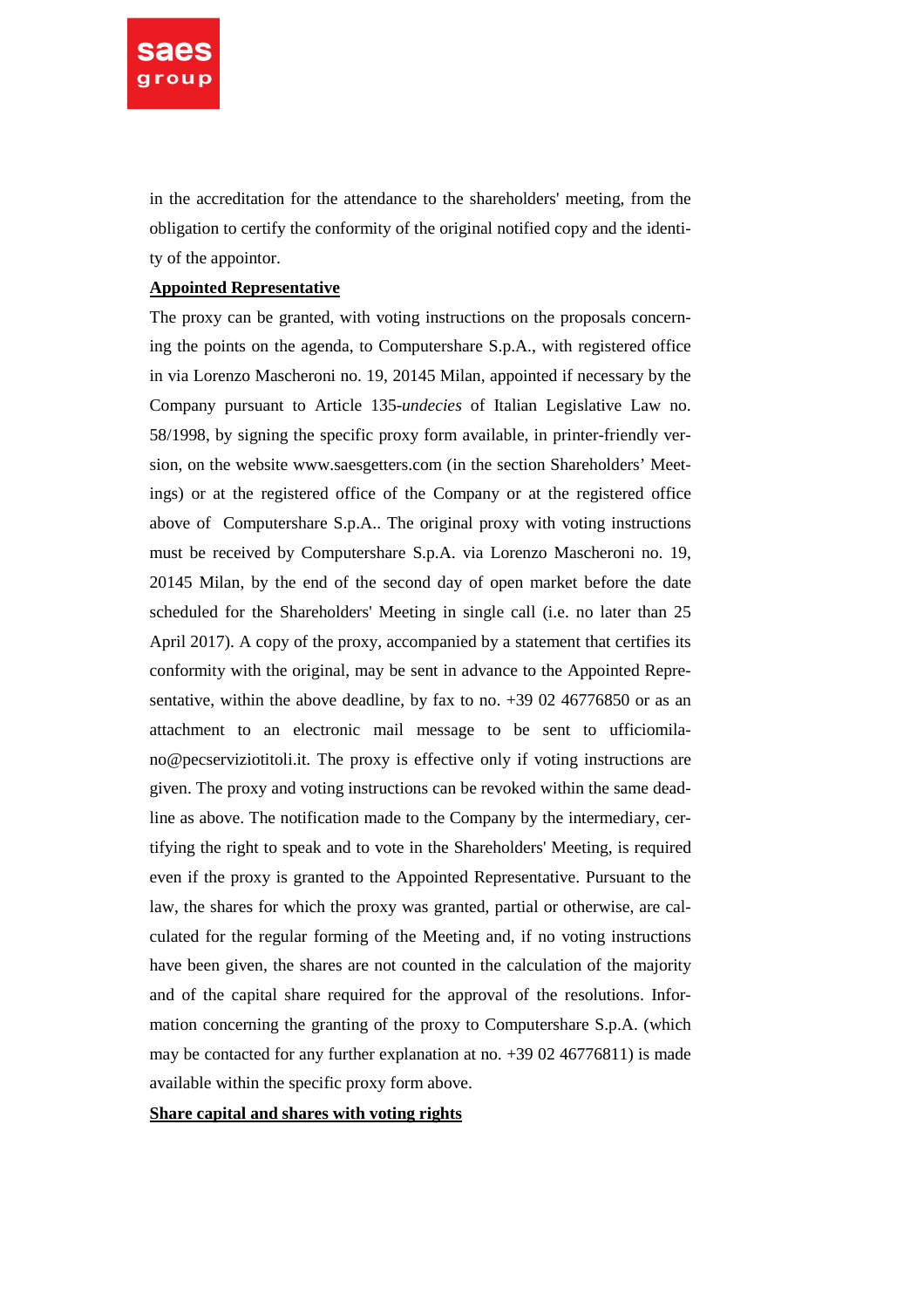

The share capital amounts to Euro 12,220,000.00 divided in 14,671,350 ordinary shares, and 7,378,619 saving shares all without par value. Each ordinary share gives one voting right in the Meeting.

## **Shareholders' Meeting documents**

At the registered office of the Company (Viale Italia, 77 – Lainate (Milano) as well as at the website www.saesgetters.com and in the 1INFO storage system on the website www.1info.it, the following will be made available to the public:

I. from 28 March 2017:

i) the Board of Director's report on the appointment of members to the Board of Statutory Auditors;

II. from 31 March 2017:

i) the annual financial report and the other documents set forth in Article 154-*ter* of Italian Legislative Decree 58/1998 and therefore, the draft financial statements and the consolidated financial statements as at 31 December 2016, accompanied by the reports of the Board of Directors, of the Statutory Board of Auditors and of the Auditing firm Deloitte &Touche S.p.A.;

ii) the annual Report on Corporate Governance and Ownership Structure;

iii) the Remuneration Report;

iv) the Report of the Board of Directors related to the authorisation of the Board of Directors to purchase and dispose up to a maximum of 2,000,000 treasury shares;

v) the Report of the Board of Directors on the amendment to Directors' termination indemnity.

III. from 12 April 2017 the following will be filed only at the registered office of the Company:

> i) documentation related to the financial statements of subsidiary companies as per Article 77, subsection 2-*bis* of the CONSOB Regulations.

Lainate, 15 March 2017 Chairman of the Board of Directors